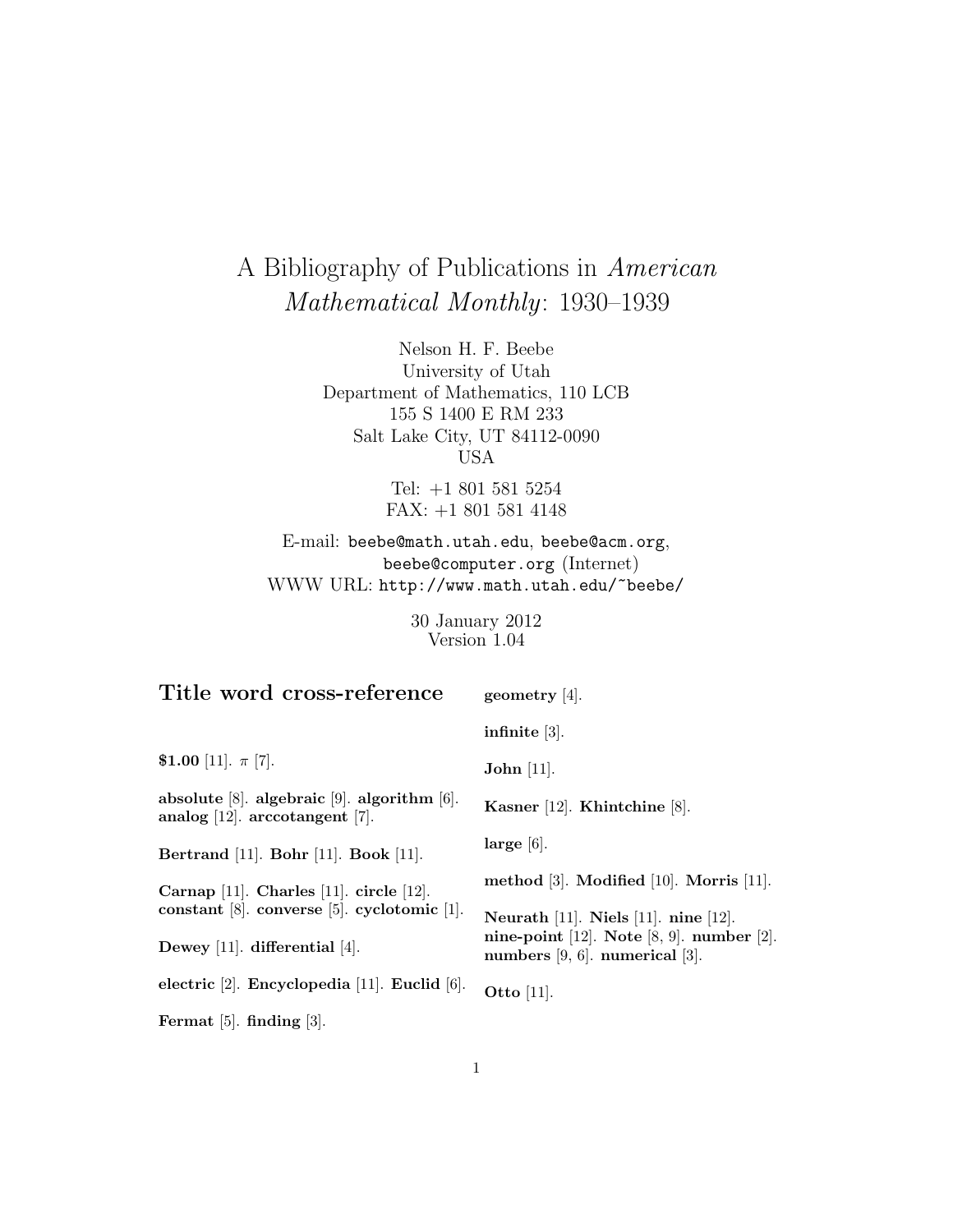**photo** [2]. **photo-electric** [2]. **plane** [12]. **point** [12]. **polynomials** [1]. **pp** [11]. **Projective** [4].

**Quasi** [1]. **Quasi-cyclotomic** [1].

**relations** [7]. **Review** [11]. **Rudolf** [11]. **Russell** [11].

**Science** [11]. **series** [10, 3]. **sieve** [2]. **sum** [3].

**theorem** [5]. **trigonometric** [9].

**Unified** [11].

**vii** [11].

**W** [11].

# **References**

#### **Lehmer:1932:QCP**

[1] D. H. Lehmer. Quasi-cyclotomic polynomials. American Mathematical Monthly, 39(??):383–389, ???? 1932. CODEN CACMA2. ISSN 0002-9890 (print), 1930- 0972 (electronic).

#### **Lehmer:1933:PEN**

[2] D. H. Lehmer. A photo-electric number sieve. American Mathematical Monthly, 40(??):401–406, ???? 1933. CODEN CACMA2. ISSN 0002-9890 (print), 1930- 0972 (electronic).

# **Camp:1933:NMF**

[3] C. C. Camp. A new method for finding the numerical sum of an infinite series. American Mathematical Monthly, 40(??): 537–542, ???? 1933. CODEN CACMA2. ISSN 0002-9890 (print), 1930-0972 (electronic).

# **Lane:1933:PDG**

[4] E. P. Lane. Projective differential geometry. American Mathematical Monthly, 40(??):568–579, ???? 1933. CODEN CACMA2. ISSN 0002-9890 (print), 1930- 0972 (electronic).

# **Lehmer:1936:CFT**

[5] D. H. Lehmer. On the converse of Fermat's theorem. American Mathematical Monthly, 43(??):347–354, ???? 1936. CO-DEN CACMA2. ISSN 0002-9890 (print), 1930-0972 (electronic).

#### **Lehmer:1938:EAL**

[6] D. H. Lehmer. Euclid's algorithm for large numbers. American Mathematical Monthly, 45(??):227–233, ???? 1938. CO-DEN CACMA2. ISSN 0002-9890 (print), 1930-0972 (electronic).

### **Lehmer:1938:AR**

[7] D. H. Lehmer. On arccotangent relations for π. American Mathematical Monthly, 45(??):657–664, ???? 1938. CODEN CACMA2. ISSN 0002-9890 (print), 1930- 0972 (electronic).

#### **Lehmer:1939:NAC**

[8] D. H. Lehmer. Note on an absolute constant of Khintchine. American Mathematical Monthly, 46(??):148–152, ???? 1939. CODEN CACMA2. ISSN 0002- 9890 (print), 1930-0972 (electronic).

#### **Lehmer:1933:NTA**

[9] D. H. Lehmer. A note on trigonometric algebraic numbers. American Mathematical Monthly, 40(??):165–166, ???? 1933. CO-DEN CACMA2. ISSN 0002-9890 (print), 1930-0972 (electronic).